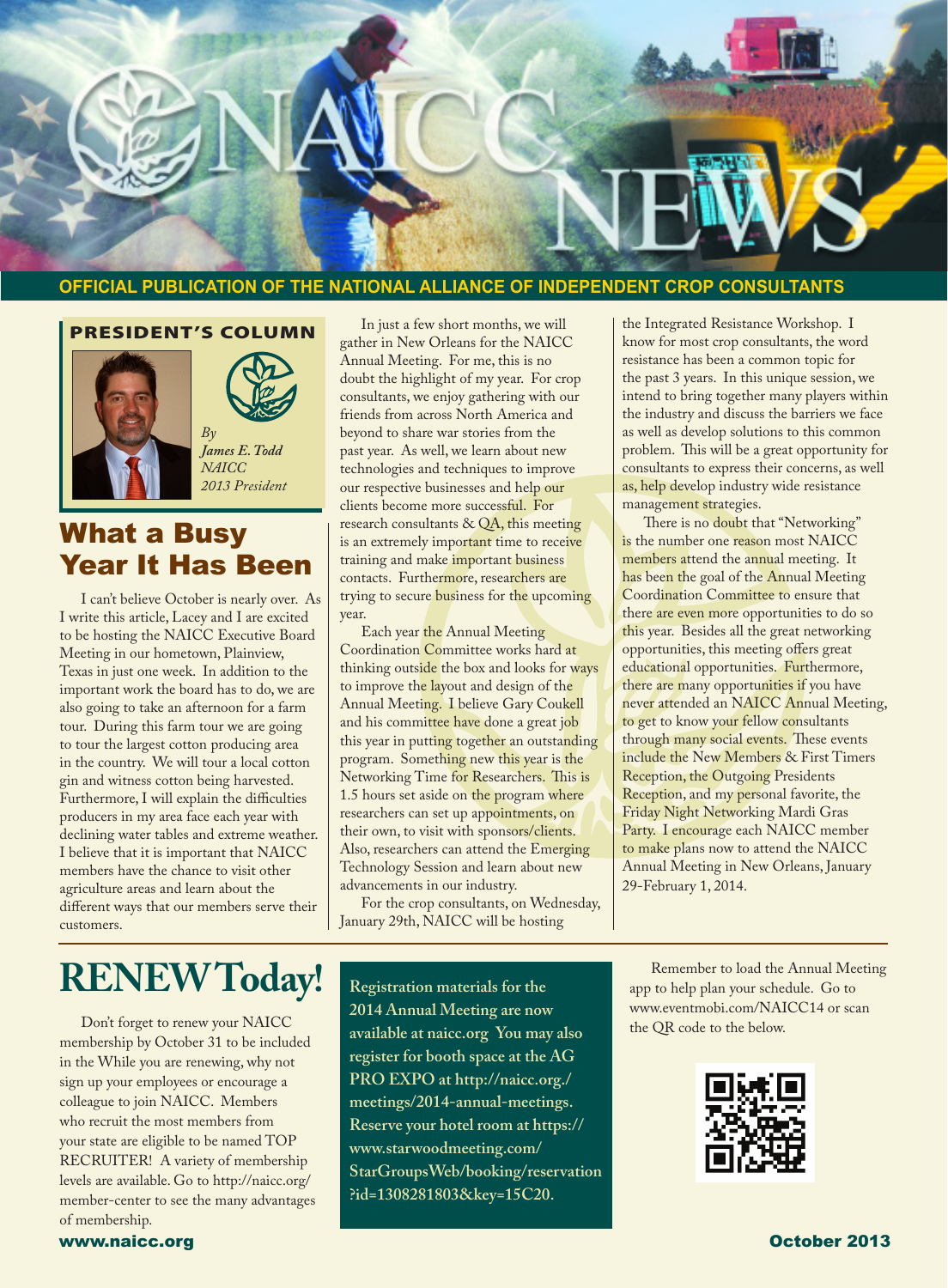## **2014 NAICC Annual Meeting Keynote Speaker**

We are delighted to announce that the distinguished Vincent H. Smith, Ph.D., will deliver the keynote address at the 2014 Annual Meeting in New Orleans. Dr. Smith will discuss domestic and international agricultural commodity policy and the economic future of agriculture.

Dr. Smith is Professor of Economics in the Department of Agricultural Economics and Economics at Montana State University and co-director of MSU's Agricultural Marketing Policy Center. He received his Ph.D. from North Carolina State University in 1987 and his bachelor's and master's degrees from the University of Manchester in 1970 and 1971.

Dr. Smith's current research program examines agricultural trade and domestic policy issues, with a particular focus on agricultural insurance, agricultural science policy, domestic and

## **Solutions Workshop: Resistance Management for Consultants/Advisors at NAICC Annual Meeting**

#### *by Jim Steffel, LABServices*

Speakers from Agricultural Science Societies, Crop Protection Industry Resistance Action Committees (RAC's), USDA, EPA and Consultants/Advisors will discuss topics influencing pest resistance and resistance management. Presentations will be brief and followed by blocks of time dedicated to discussions by consultants and advisors in attendance. Bring your experience, ideas and frustrations in dealing with resistance to share with the group and become part of the solution.

Join your peers in New Orleans just prior to the Annual Meeting, Wednesday, January 29, 2014, from 8:00 a.m. – Noon at the Sheraton New Orleans, LA for an interactive session of vital interest that will address effective resistance management from the crop consultant's perspective, including:

**Introduction:** A multidisciplinary overview of weed, fungicide and insecticide resistance problems.

**Overview:** Interactive, problem-solving discussions of managing resistant weeds, insects and diseases in viable crop production programs. Crop consultants and other professionals will share differing perspectives, potential solutions and barriers to implementing resistance management strategies at the grower level. Topics will include availability of the products needed implement resistance management, compatibility with of strategies with IPM and conventional production practices. Discussions of the potential for technology to assist consultants and advisors implement management strategies and the need for area wide strategies if resistance management is to be effective. Additional topics and will be outlined in the Workshop Program.

**Strategies and Solutions:** Working collaboratively with groups like WSSA, Industry RAC's, USDA and EPA, professionals will develop workable strategies for resistance management in the wide variety of crops, pests and productions systems encountered at the grower level.

Program details and registration are available in now at naicc.org. CPCC and CCA CEUs will be available.

world commodity markets, risk management, and agricultural trade policy. He has authored nine books and monographs and published over 100 articles on agricultural and other policy and economic issues. His work has been recognized nationally through multiple national awards for outstanding research programs. In 2008, he became a Distinguished Scholar of the Western Agricultural Economics Association. \*

Dr. Smith is currently a Visiting Scholar at the American Enterprise Institute and co-director of AEI's agricultural policy initiative. Read his recent article, The House and Senate Farm Bills Don't Make the Grade, at http://www.aei.org/article/economics/ the-house-and-senate-farm-bills-dont-make-the-grade.

*\* Source: American Enterprise Institute*

#### **NAICC Quality Assurance Networking Luncheon Sponsored by Dow AgroSciences**

#### *By Tracey Froggatt and Cathy Peacock*

Would you like to receive advice or help from experienced Quality Assurance Professionals or have questions about an unfamiliar area of auditing? Want to connect with other QA Professionals? Then consider joining us for a QA networking luncheon sponsored by **Dow AgroSciences** on Thursday, January 30, 2014. If you are new to the Quality Assurance role and are interested in our mentoring program, please inquire at the luncheon or email Tracey Froggatt (tfroggatt@dow.com) or Cathy Peacock (clpeacock@dow.com). We are looking forward to seeing you in New Orleans! Luncheon details will be mailed with your registration information. All Quality Assurance professionals are invited. However, space is limited, so please register early.

## **Emerging Technologies Session at NAICC Annual Meeting**

Please plan to participate in the Emerging Technologies Session on Thursday, January 30, 2014 from 2:00-3:30 p.m. at the Sheraton New Orleans in New Orleans, LA. The session is a primary avenue for Voting and Sustaining Members to advertise new products and services. See official rules and deadlines at the end of this newsletter.

## **GLP Training Offered at Annual Meeting**

Applying GLP Fundamentals for Research and Quality Assurance Professionals workshop will be held Tuesday, January 28, 7:30 a.m.-Noon. This half-day training session is tailored to the individual professional depending on his/her current level of knowledge, offering Basic GLP Training, Advanced GLP Training, or a Practical Field Workshop. Enrollment is limited so sign up early.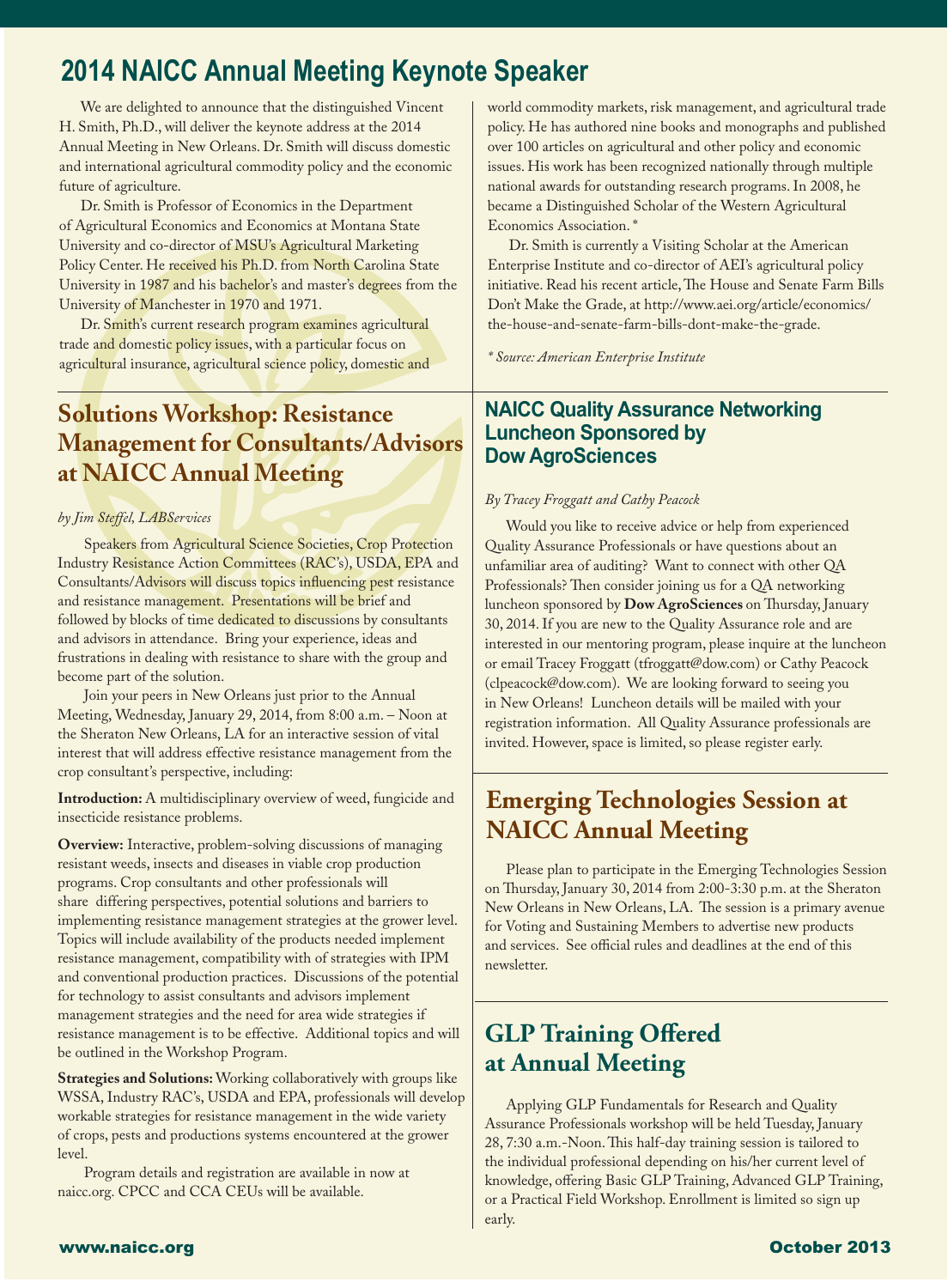# **Marching to the Beet of a Different Drummer**

#### *By Andrew Watson, Watson Agronomy Ltd.*

Farmers in England are both lucky and angry. Lucky because after the worst wet weather through the fall and winter of 2012, harvest yields were close to the long term average and wheat quality was actually better than usual. After the once in a generation "Noah" rainfall, winter wheat and canola plantings in the UK were down by a massive 19%. Crops that were drilled either drowned or provided essential vitamins and minerals to the vast population of fat pigeons.

To compensate for the lower winter plantings, spring crop drilling rose to unprecedented levels. For example, UK spring barley cropping increased by over 50% with many farms growing the crop for the first time in years. To confirm the luck, spring barley yields actually increased 10-20% over the long term average and at a quality reminiscent of the Rolls Royce in the car market.

So why have yields in the UK been much better than expected? The answer is a heat wave in June/July with record and consistent daytime temperatures at 75-90˚F. Now, I know that many of you will think that these temperatures are not a heat wave but, believe me, in the UK where a suntan tends to come from lying near-naked in a glowing machine, this is "Sahara" weather! These warm, high light intensity days, combined with the inherently high water table after the "Noah" winter, delivered a wonderful grain fill period. In addition, the lucky farmers in the UK had a relatively dry harvest time.

So you would think British farmers would be satisfied with their lot in 2013. But no! 2013 saw UK farmers become militant and astoundingly cooperative with each other in their anger. The subject of their fury: Sugar beets price paid by the only beets buyer in the UK, British Sugar. British Sugar is one of the most profitable agricultural businesses in the UK, reported to make a net profit of

## **New Sustaining Member Profile: Agricen**

#### *By Nathan T. Cross, Director of Strategic Relations, Agricen, LLC*

Agricen, formerly known as Advanced Microbial Solutions, has rebranded itself. "The new name reflects our transition as a leader in the delivery of innovative, effective and sustainable plant nutrition tools," said Michael Totora, CEO, Agricen. "As Agricen, we will continue to innovate new, effective technologies that enable growers to adapt to the rapidly evolving requirements of modern agriculture, including the demand for more efficiency and sustainability in plant nutrition programs."

Agricen's products are biochemical fertilizer catalysts derived from a naturally occurring, diverse community of microorganisms and their byproducts (enzymes, organic acids and chelators), which work in the soil system to enhance fertilizer performance. The product biochemistry interacts with the natural soil chemistry to increase the availability and uptake of both applied nutrients and those that are tied-up in the soil or in crop residue; it also works to increase root size and structure, facilitating increased nutrient uptake. Agricen's products have been shown to perform consistently over a broad range of plant species, soil types and application methods in over 600 field and greenhouse studies conducted by Agricen, universities, the USDA and other third-party evaluators.

For more information on Agricen, please contact me: Nathan T. Cross, Director of Strategic Relations, Phone (940) 783-1892, Twitter @nathantcross.

\$45/ton of raw sugar beets purchased from farmers. In 2013, farmers will be paid approximately \$44/ton of raw beet and will be lucky to come out with \$1-2/ton net profit. In addition, the major UK farmer's magazine stoked the fire by publishing raw beets



prices paid to farmers across Europe which, in many cases, were 50% more at over \$65/ton. Hence the anger.

For the first time in living memory, about 75% of the 6,500 beets farmers refused to sign their 2014 beet contract in June and effectively went on strike. These farmers cooperated as one group via the National Farmers Union (NFU) to force British Sugar back to the table. This was extraordinary when you consider that organized militancy is not a British trait. We generally have difficultly complaining about bad service in a restaurant and will queue diligently for everything. On the other hand, the French will riot at the drop of a hat and its farmers are forever burning, pouring or dumping some agricultural product on the streets of Paris to protest over prices.

This just in: The strike has ended with a new and improved offer from British Sugar for the 2014 harvest! Farmers will get a base price of \$50/ton rising to \$55/ton for a small proportion of the latest harvested crops. As this modest increase will have a minimal effect of farmer's profits and barely dent the apparent excessive profits of the monopoly that is British Sugar, I must admit to feeling more angry than lucky at the moment, with an irrational urge to shout at a waiter and jump the queue in the supermarket.

## **Member Report: Weed Resistance Summit**

#### *By Blaine Viator, Ph.D.*

It was my honor to represent NAICC at the recent Weed Resistance Summit. It was an incredible experience and I must say that I was awestruck by the caliber of people attending. The Summit organizer was Harold Coble, USDA Office of Pest Management Policy, who is very familiar with NAICC.

I participated in the two main panel discussions and was joined by Amy Asmus, Iowa COOP owner and a CCA representative. The Summit audience was diverse, comprised of CCA's, private companies, regulatory agencies, and growers. We left the Summit with solid ideas for next steps, including Education/Outreach/ Training, community-based approaches to management, and compliance issues. I look forward to sharing more with you all soon.

The ideas captured at this meeting will be used as topics for discussion at the integrated resistance management meeting that will be held in conjunction with the NAICC Annual Meeting in January. This session will address the barriers to effective resistance from the Crop Consultant's perspective. It will include an introduction of weed, fungicide and insecticide resistance problems, then delve into interactive, problem-solving discussions. Professionals will leave the meeting with workable strategies for resistance management.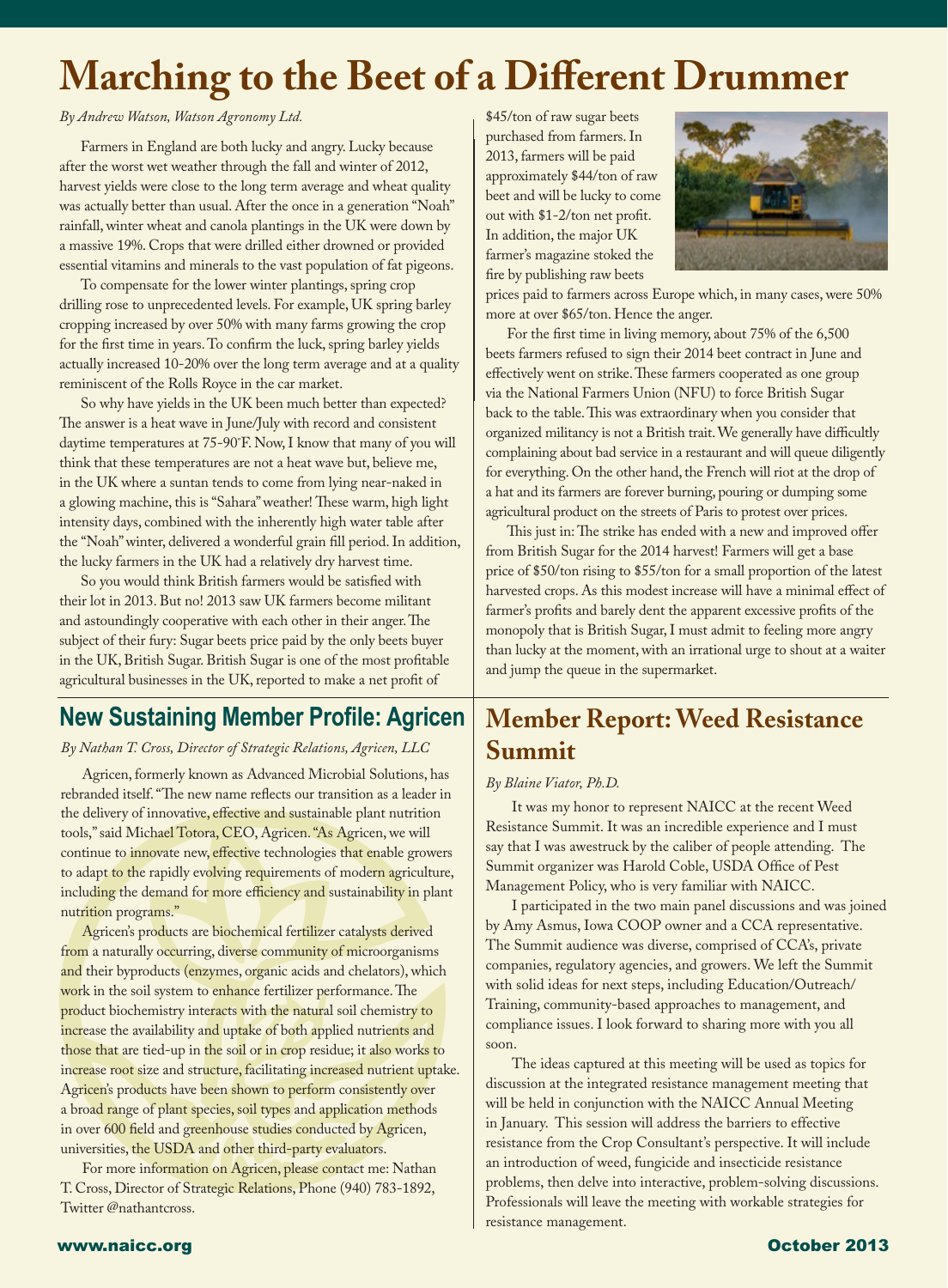## **Research Study on Robotics/Unmanned Systems**

l

Your input is needed! We are partnering with the Association of Unmanned Vehicle Systems International (AUVSI), a new NAICC Cooperative Member, on a research study to gauge opinions of potential end users for robotics/unmanned systems. The study will allow both NAICC and AUVSI to understand the end user's level of knowledge, desired term for the technology, and what you would require in terms of support and education.

AUVSI is a 41 year old association based in Arlington, VA. The mission of AUVSI is to advance the unmanned systems and robotics community through education, advocacy and leadership. AUVSI represents 7,000 individual members and more than 500 corporate members from 60+ allied countries involved in the fields of government, industry and academia. AUVSI publishes a monthly magazine, a quarterly magazine, a weekly eBrief and produces multiple networking events through-out the year. Please go to https://www.surveymonkey.com/s/AUVSI1041to complete a brief survey.

## **Help Raise Money for The Foundation's Educational Programs and the Jensen Memorial Scholarship Fund!**

THE FOUNDATION for Environmental Agriculture Education is sponsoring a raffle and silent auction at the 2014 NAICC Annual Meeting! This year's raffle and silent auction will definitely be fun and valuable too.

Let's make the silent auction every bit as exciting; simply contribute worthy items. All you have to do is drop the item off at the FEAE table near registration, along with a description of the donation and its value.

Have a great idea for the raffle drawing? Please contact jhecht@cropquest.com or allisonjones@naicc.org to donate a prize for the raffle drawing. Past prizes include:

- \$1000 Cabela's gift card
- Custom knife
- \$1,000 Visa gift card
- Pair of designer cowboy boots

Don't forget to place your winning bid on Thursday, January 30 at the Outgoing President's Reception in the Exhibit Hall. Let's see how much money we can raise for some great causes!

## **NAICC Mourns Passing of Ken Mickelson**

We are saddened to report that NAICC member Kenneth Mickelson passed away on September 30 after suffering from pancreatic cancer. Ken was active in the NAICC Research Education Committee as well as the International Outreach Committee meetings and took part in activities led up to the formation of Global Association of Independent Ag Consultants (GAIAC).

Ken's wishes were to be cremated and there will be a celebration of life for him in Iowa and in Canada. The Iowa ceremony with his family and friends will be October 26th at 11:00 a.m. in the Immanuel Lutheran Church in Burnside, Iowa. Ken wanted his ashes in two locations half with his father in Iowa and the other half in Canada with his mother-in-law at their cottage. The celebration of life in Canada will be in the spring or summer next year. There was a celebration of life recently with Ken's Costa Rican famillia.

## **Richard L. Jensen, Ph.D. Memorial Scholarship Applications**

 Applications for the Richard L. Jensen, Ph.D. Memorial Scholarship will be accepted through November 15, 2013. We encourage you to share the attached application, available at http:// naicc.org/foundations/scholarship/with your summer employees or college students working toward an Ag degree. Students working for NAICC members qualify for preferred status.

## **Nominations Now Open for Consultant of the Year**

**Deadline is November 30, 2013**

Nomination forms are available at http://naicc.org/membercenter/ forms-applications. All nominations must be received by November 30, 2013. And yes, you may nominate yourself.

**Allison Jones Executive Vice President**

**James E. Todd, B.S. President**

**Todd Ag Consulting, LLC 1100 Way Rd. Plainview, TX 79072 (806) 293-1273 Mobile: (806) 774-3941 toddagconsulting@gmail.com**

**National Alliance of Independent Crop Consultants**

**349 E. Nolley Drive / Collierville, TN 38017 (901) 861-0511 / Fax: (901) 861-0512 E-mail: AllisonJones@naicc.org www.naicc.org**

**Melanye Lunsford Managing Editor**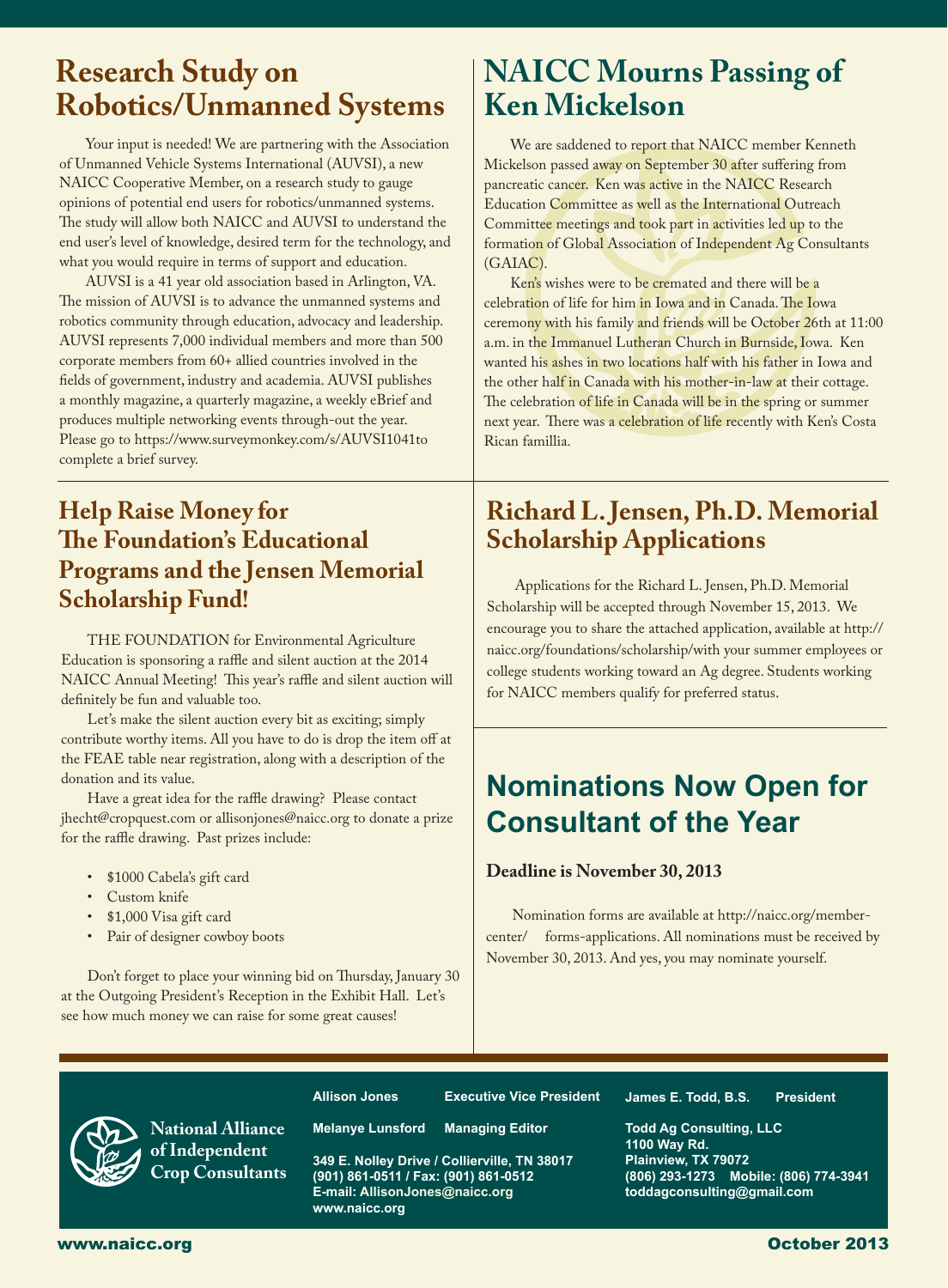#### **SCHOLARSHIP CRITERIA**

#### RICHARD L. JENSEN, PH.D., MEMORIAL SCHOLARSHIP

- 1. Pursuing a four-year degree in a major or discipline closely aligned to crop production, such as Soil Sciences, Agronomy, Entomology, Horticulture, Plant Pathology, Weed Science, contract ag research or pursuing a Doctorate in Plant Medicine.
- 2. Completed a minimum of one year toward a four-year degree
- 3. Presently enrolled in the discipline of studies cited in item 1.
- 4. Submit to the Review Board an application to include: THESE ARE IN ADDITION TO THE APPLICATION
	- a) Application
	- b) Transcripts
	- c) Work History
	- d) Reason scholarship is desired
	- e) Résumé
	- f) Proof of enrollment in college/university
- 5. Two letters of reference attached, or mailed separately.

Applications to be received through November 15, 2013. The award check will be awarded upon presentation of verified registration for the fall term.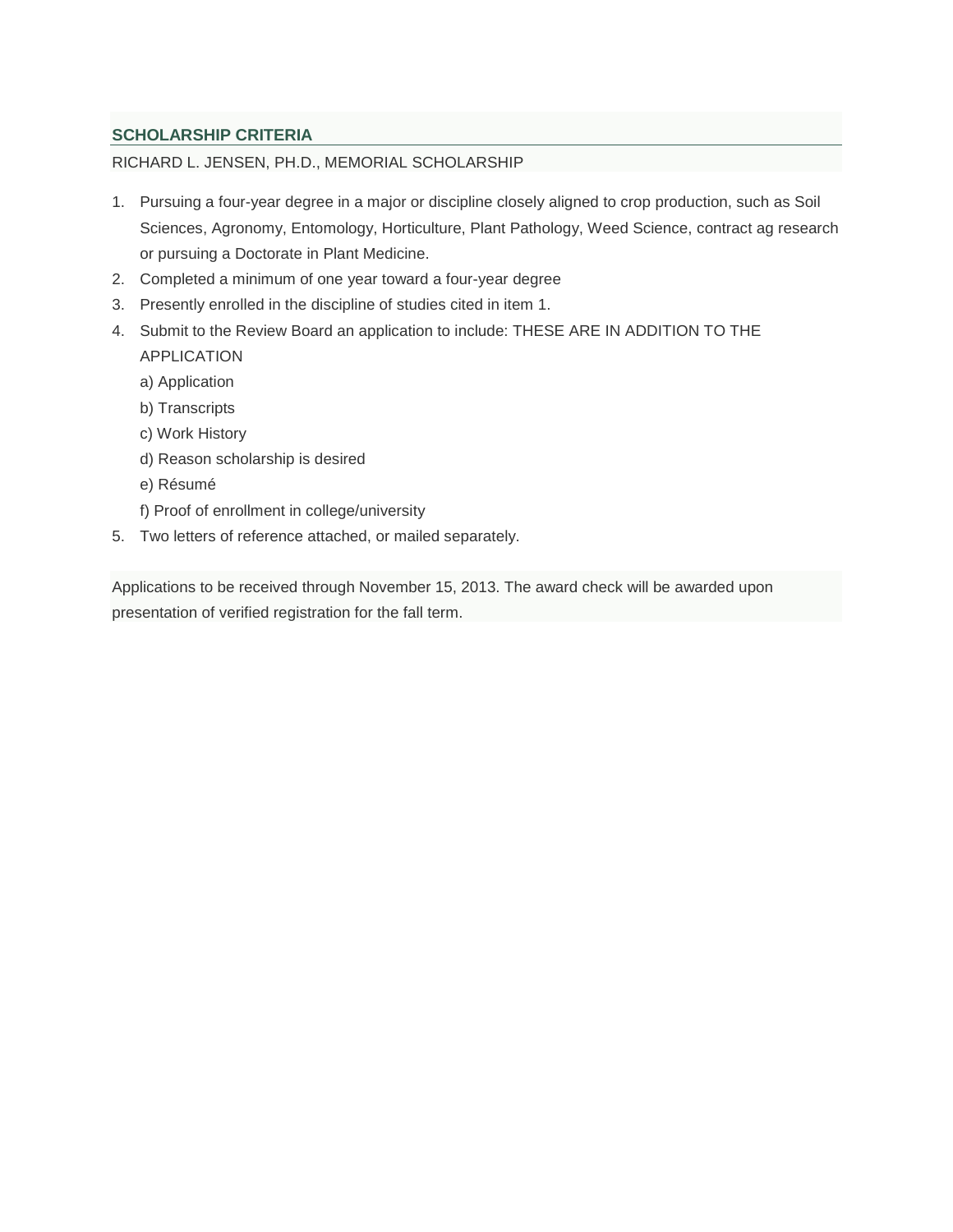### FOUNDATION FOR ENVIRONMENTAL AGRICULTURE EDUCATION

# Jensen Memorial Scholarship Application

| <b>Permanent Address</b><br>Street: <u>Communication</u>                                                                                                                                                                                                |    |        |
|---------------------------------------------------------------------------------------------------------------------------------------------------------------------------------------------------------------------------------------------------------|----|--------|
|                                                                                                                                                                                                                                                         |    |        |
| <b>Campus/Mailing Address</b>                                                                                                                                                                                                                           |    |        |
|                                                                                                                                                                                                                                                         |    |        |
|                                                                                                                                                                                                                                                         |    |        |
|                                                                                                                                                                                                                                                         |    |        |
| <b>Current Status</b><br>College/University: example and the college of the college of the college of the college of the college of the college of the college of the college of the college of the college of the college of the college of the colleg |    |        |
|                                                                                                                                                                                                                                                         |    |        |
| Entering transfer student? Yes                                                                                                                                                                                                                          | No |        |
|                                                                                                                                                                                                                                                         |    |        |
| Are you currently a full-time student in a 4-year university? Yes                                                                                                                                                                                       |    | Nol    |
| If yes, are you a: Sophomore $\Box$ Junior $\Box$                                                                                                                                                                                                       |    | Senior |
|                                                                                                                                                                                                                                                         |    |        |
|                                                                                                                                                                                                                                                         |    |        |
| Anticipated Degree: ______________________________Graduation Date: _____________                                                                                                                                                                        |    |        |
|                                                                                                                                                                                                                                                         |    |        |
|                                                                                                                                                                                                                                                         |    |        |
| Percentage of college expenses you are responsible for: ________________________                                                                                                                                                                        |    |        |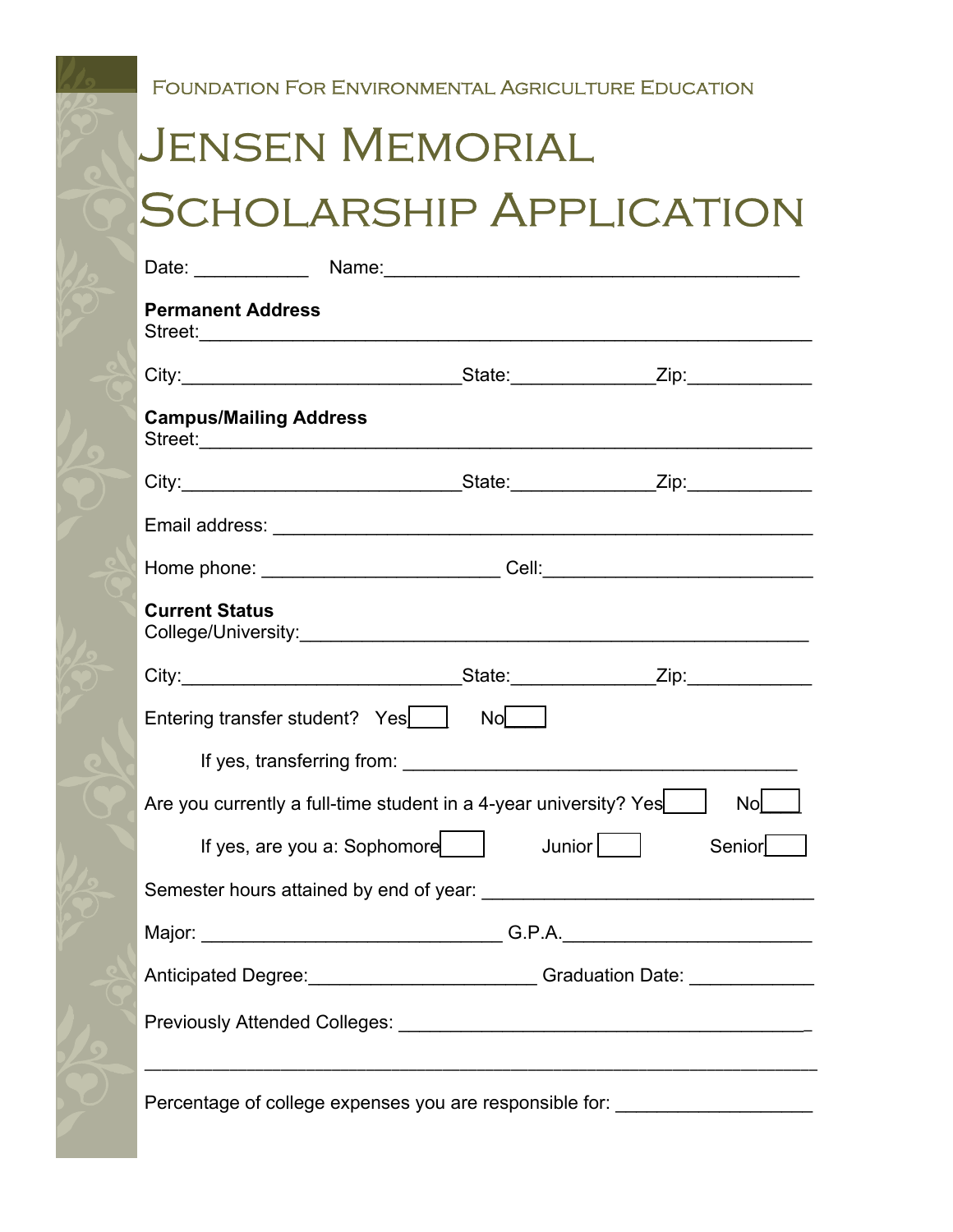SCHOLARCHIP APPLICATION

| OUNULARSHIP APPLIUATIUN                                                                                                                                                                                                                                                                                         |
|-----------------------------------------------------------------------------------------------------------------------------------------------------------------------------------------------------------------------------------------------------------------------------------------------------------------|
| Do you have any family members on the FEAE board or selection committee?<br>No<br>Yes                                                                                                                                                                                                                           |
| If yes, please provide names:                                                                                                                                                                                                                                                                                   |
|                                                                                                                                                                                                                                                                                                                 |
| Have you received any other scholarships?<br>Yes   No                                                                                                                                                                                                                                                           |
| If yes, please list the total amount received and scholarships below:                                                                                                                                                                                                                                           |
| $\mathbb{S}$                                                                                                                                                                                                                                                                                                    |
| Please list any other post-high school courses, training seminars, etc., that you have taken<br>and/or participated in that contribute to your knowledge of the field of crop production/<br>protection. Include grades or evaluative assessment of your participation. Attach addi-<br>tional pages as needed. |
|                                                                                                                                                                                                                                                                                                                 |
| Please list awards and honors you have received in high school and college.                                                                                                                                                                                                                                     |
|                                                                                                                                                                                                                                                                                                                 |
| Please list offices and/or positions of responsibility you have held in crop production/<br>protection related organizations and describe what you have learned from the experience<br>(include committees and chairs you have held).                                                                           |
|                                                                                                                                                                                                                                                                                                                 |
|                                                                                                                                                                                                                                                                                                                 |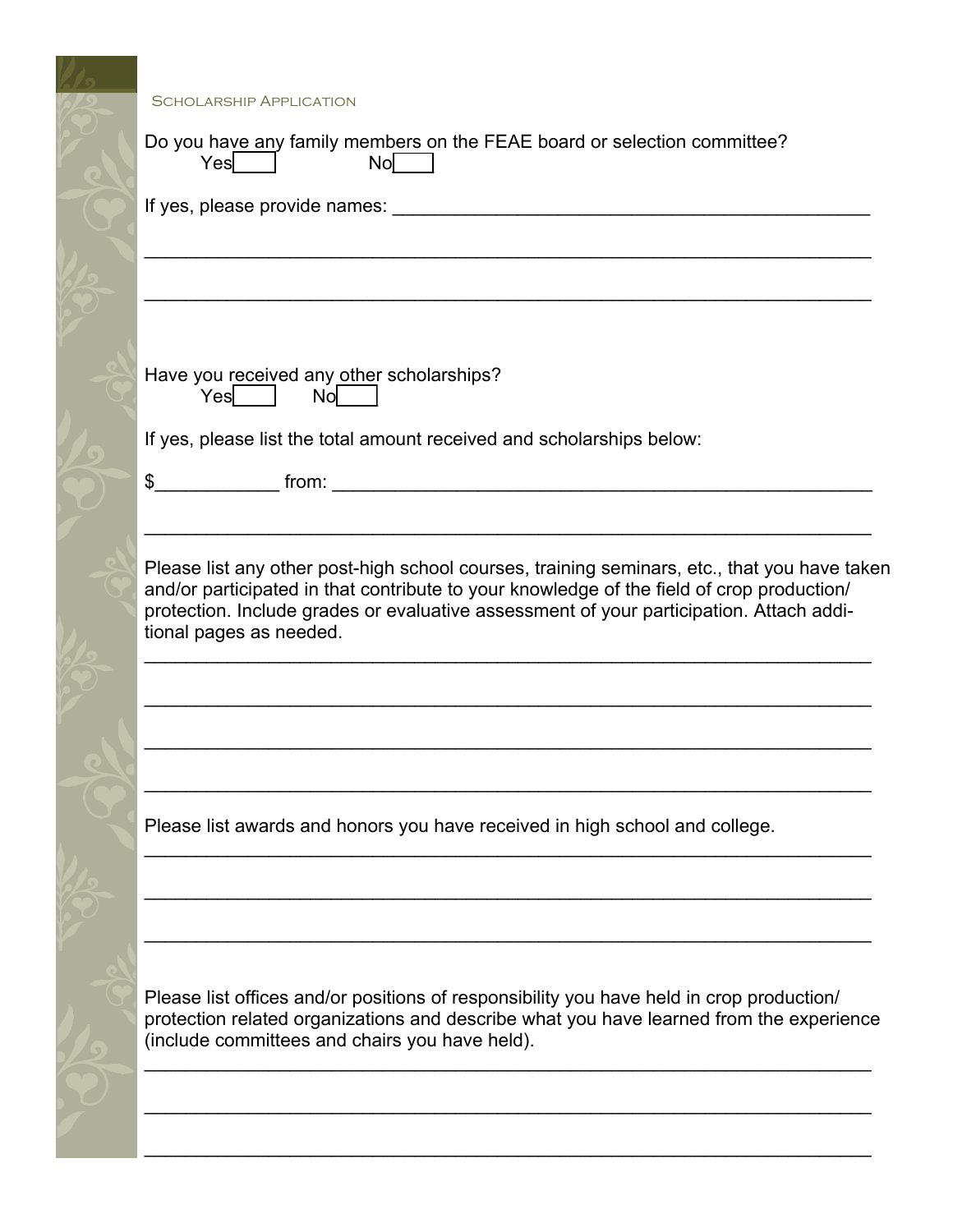SCHOLARSHIP APPLICATION

Please list any community service in which you have participated:

Please list prior work experience (including volunteer work), whether related to crop production/protection or not. Begin with most current: *Employer Job Title & Duties Dates* 

\_\_\_\_\_\_\_\_\_\_\_\_\_\_\_\_\_\_\_\_\_\_\_\_\_\_\_\_\_\_\_\_\_\_\_\_\_\_\_\_\_\_\_\_\_\_\_\_\_\_\_\_\_\_\_\_\_\_\_\_\_\_\_\_\_\_\_\_\_\_

\_\_\_\_\_\_\_\_\_\_\_\_\_\_\_\_\_\_\_\_\_\_\_\_\_\_\_\_\_\_\_\_\_\_\_\_\_\_\_\_\_\_\_\_\_\_\_\_\_\_\_\_\_\_\_\_\_\_\_\_\_\_\_\_\_\_\_\_\_\_

\_\_\_\_\_\_\_\_\_\_\_\_\_\_\_\_\_\_\_\_\_\_\_\_\_\_\_\_\_\_\_\_\_\_\_\_\_\_\_\_\_\_\_\_\_\_\_\_\_\_\_\_\_\_\_\_\_\_\_\_\_\_\_\_\_\_\_\_\_\_

\_\_\_\_\_\_\_\_\_\_\_\_\_\_\_\_\_\_\_\_\_\_\_\_\_\_\_\_\_\_\_\_\_\_\_\_\_\_\_\_\_\_\_\_\_\_\_\_\_\_\_\_\_\_\_\_\_\_\_\_\_\_\_\_\_\_\_\_\_\_

\_\_\_\_\_\_\_\_\_\_\_\_\_\_\_\_\_\_\_\_\_\_\_\_\_\_\_\_\_\_\_\_\_\_\_\_\_\_\_\_\_\_\_\_\_\_\_\_\_\_\_\_\_\_\_\_\_\_\_\_\_\_\_\_\_\_\_\_\_\_

\_\_\_\_\_\_\_\_\_\_\_\_\_\_\_\_\_\_\_\_\_\_\_\_\_\_\_\_\_\_\_\_\_\_\_\_\_\_\_\_\_\_\_\_\_\_\_\_\_\_\_\_\_\_\_\_\_\_\_\_\_\_\_\_\_\_\_\_\_\_

\_\_\_\_\_\_\_\_\_\_\_\_\_\_\_\_\_\_\_\_\_\_\_\_\_\_\_\_\_\_\_\_\_\_\_\_\_\_\_\_\_\_\_\_\_\_\_\_\_\_\_\_\_\_\_\_\_\_\_\_\_\_\_\_\_\_\_\_\_\_

\_\_\_\_\_\_\_\_\_\_\_\_\_\_\_\_\_\_\_\_\_\_\_\_\_\_\_\_\_\_\_\_\_\_\_\_\_\_\_\_\_\_\_\_\_\_\_\_\_\_\_\_\_\_\_\_\_\_\_\_\_\_\_\_\_\_\_\_\_\_

\_\_\_\_\_\_\_\_\_\_\_\_\_\_\_\_\_\_\_\_\_\_\_\_\_\_\_\_\_\_\_\_\_\_\_\_\_\_\_\_\_\_\_\_\_\_\_\_\_\_\_\_\_\_\_\_\_\_\_\_\_\_\_\_\_\_\_\_\_\_

\_\_\_\_\_\_\_\_\_\_\_\_\_\_\_\_\_\_\_\_\_\_\_\_\_\_\_\_\_\_\_\_\_\_\_\_\_\_\_\_\_\_\_\_\_\_\_\_\_\_\_\_\_\_\_\_\_\_\_\_\_\_\_\_\_\_\_\_\_\_

\_\_\_\_\_\_\_\_\_\_\_\_\_\_\_\_\_\_\_\_\_\_\_\_\_\_\_\_\_\_\_\_\_\_\_\_\_\_\_\_\_\_\_\_\_\_\_\_\_\_\_\_\_\_\_\_\_\_\_\_\_\_\_\_\_\_\_\_\_\_

\_\_\_\_\_\_\_\_\_\_\_\_\_\_\_\_\_\_\_\_\_\_\_\_\_\_\_\_\_\_\_\_\_\_\_\_\_\_\_\_\_\_\_\_\_\_\_\_\_\_\_\_\_\_\_\_\_\_\_\_\_\_\_\_\_\_\_\_\_\_

Please list your career goals:

**Mail to: NAICC Foundation for Environmental Agriculture Education 349 East Nolley Drive Collierville, TN 38017 Phone: (901) 861-0511 Fax: (901) 861-0512 www.naicc.org**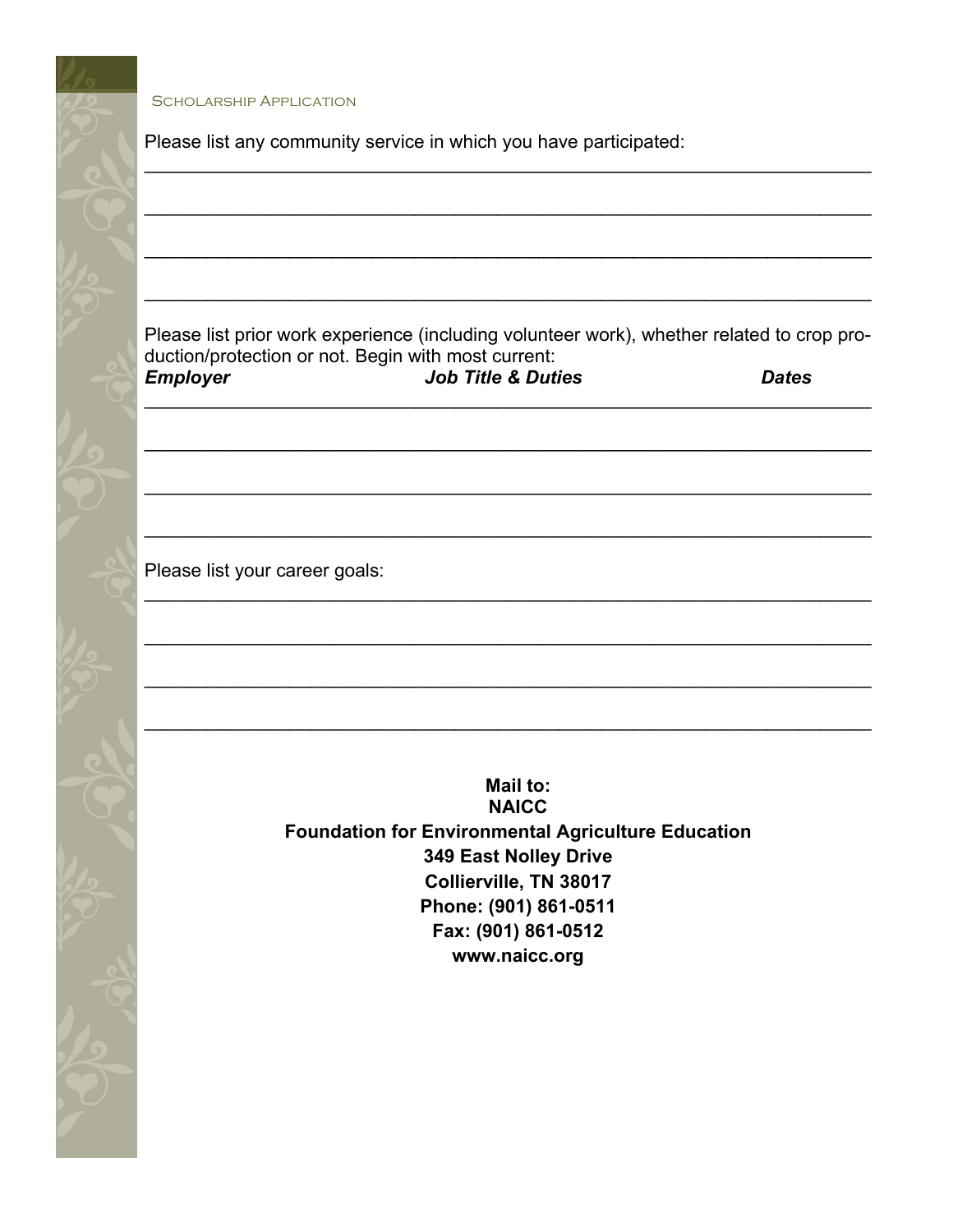## **CALL FOR PAPERS**

## **NAICC EMERGING TECHNOLOGY SESSION**

**The NAICC Emerging Technologies Session will be held Thursday, January 30, 2014 from 2:00 p.m. – 3:30 p.m. at the Sheraton New Orleans in New Orleans, LA.** This is a great way to advertise new products and services and is the only session designed specifically for and  $by$  NAICC members to showcase new technologies during the NAICC Annual Meeting!

#### **Highlights:**

NAICC Sustaining and Voting Members, as well as AG PRO EXPO Exhibitors, have the opportunity to give a brief, energizing synopsis of a product or technology to a full crowd of professional ag consultants and industry representatives. Past topics have included new crop protection products under development, new uses of current chemistries, new equipment and software. The Emerging Technologies presented are developed by Sustaining Members, Exhibitors, or our own NAICC crop and research consultant members. If it is new, our members want to hear about it!

Each presentation can be accompanied by three to five PowerPoint slides. This is a great opportunity to increase your visibility and a simple and inexpensive way to reach thousands of growers through these professionals. Yet another way to stretch advertising dollars! We've even attached a summary of just how much NAICC members affect manufacturer's bottom line with our members' recommendations!

See the attached sheet for full details, deadlines and rules. We look forward to seeing you in New Orleans in January!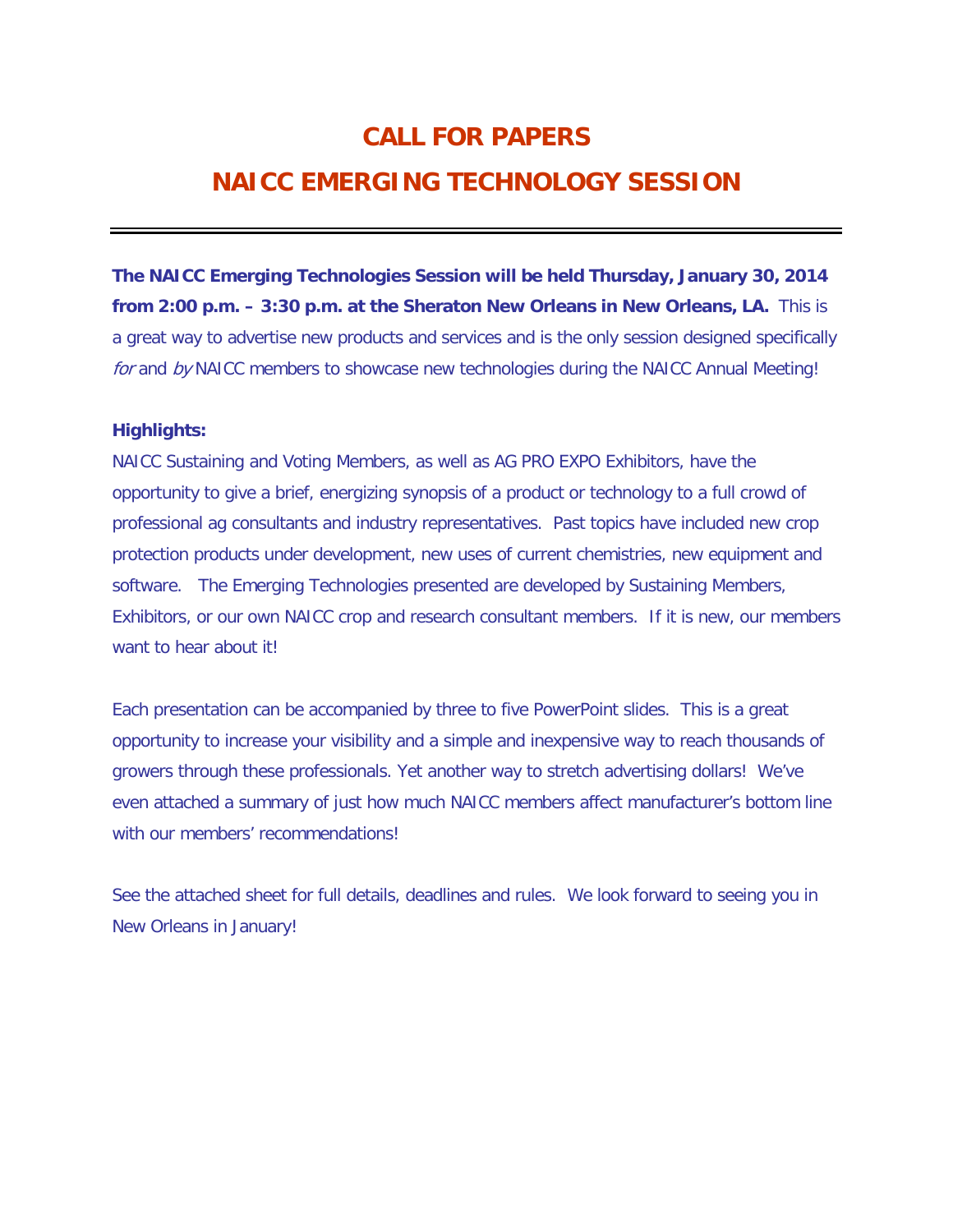## **Emerging Technologies Session 2014 NAICC Annual Meeting and AG PRO EXPO Thursday, January 30, 2014 ~ 2:00 p.m. – 3:30 p.m.**

All NAICC Sustaining and Voting Members and AG PRO EXPO Exhibitors are invited to participate in the **Emerging Technologies Session** in New Orleans, LA, Thursday, January 30, 2014. This will be the "must-attend" session for the premier ag professionals in attendance.

#### **PREQUALIFICATIONS:**

- Submitting company or person must be either a Sustaining or Voting member of NAICC, or an exhibitor at the AG PRO EXPO, January 29 – February 1, 2014, at the Sheraton New Orleans.
- Submissions must have broad appeal to members attending the NAICC Annual Meeting.
- Submissions must represent emerging ag technologies not previously presented at a NAICC meeting.

#### **SPECIFICATIONS:**

- Submissions must consist of an abstract of 100 words or less describing the new or emerging technology.
- A maximum of five (5) submissions per company or person is permitted.
- A maximum of three (3) oral presentations per company or person **may be granted**.
- Oral presentations will be limited to five (5) minutes in length.
- A maximum of five (5) PowerPoint slides may be submitted for *each* oral presentation. Slide must be sent electronically or on a disk to the NAICC headquarters. Do not use "master" slides.
- The Allied Industry Committee will review all submissions and determine the final oral presentations.

#### **FEES:**

- Each NAICC Sustaining or Voting member will be granted one (1) submission at no charge.
- A \$500 fee will be charged for each additional submission.
- A \$500 fee will be charged for ALL submissions made by non-members.

PowerPoint slides for all oral presentations will be included in the handout that will be available during the Emerging Technologies Session on January 30. Submissions not chosen as an oral presentation will have the 100 word abstract included in the handout. The \$500 submission fees will be used to cover the cost of handout materials.

#### **DEADLINES:**

| November 1     | 100 word abstracts due to NAICC headquarters |
|----------------|----------------------------------------------|
| November 4 - 8 | Committee meeting to select papers           |
| November 15    | Companies notified of acceptance             |
| December 13    | PowerPoint slides due to NAICC headquarters  |
|                |                                              |